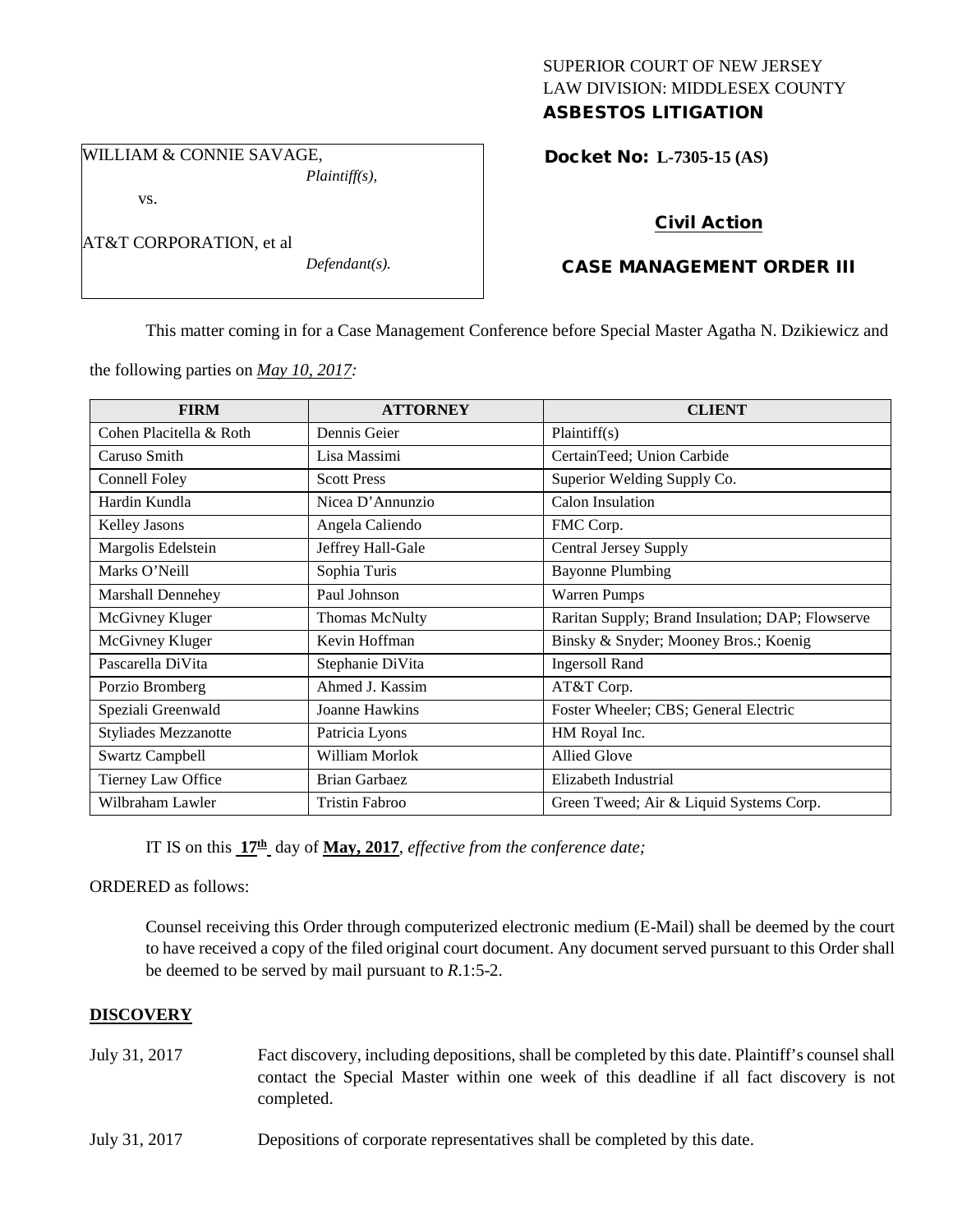## **EARLY SETTLEMENT**

July 31, 2017 Settlement demands shall be served on all counsel and the Special Master by this date.

## **SUMMARY JUDGMENT MOTION PRACTICE**

- August 18, 2017 Plaintiff's counsel shall advise, in writing, of intent not to oppose motions by this date.
- September 1, 2017 Summary judgment motions shall be filed no later than this date.
- September 29, 2017 Last return date for summary judgment motions.

#### **MEDICAL DEFENSE**

October 31, 2017 Defendants shall identify its medical experts and serve medical reports, if any, by this date. **In addition, defendants shall notify plaintiff's counsel (as well as all counsel of record) of a joinder in an expert medical defense by this date.**

### **LIABILITY EXPERT REPORTS**

- September 1, 2017 Plaintiff shall identify its liability experts and serve liability expert reports or a certified expert statement by this date or waive any opportunity to rely on liability expert testimony.
- October 31, 2017 Defendants shall identify its liability experts and serve liability expert reports, if any, by this date or waive any opportunity to rely on liability expert testimony.

#### **ECONOMIST EXPERT REPORTS**

September 1, 2017 Plaintiff shall identify its expert economists and serve expert economist report(s), if any, by this date or waive any opportunity to rely on economic expert testimony.

October 31, 2017 Defendants shall identify its expert economists and serve expert economist report(s), if any, by this date or waive any opportunity to rely on economic expert testimony.

### **EXPERT DEPOSITIONS**

November 17, 2017 Expert depositions shall be completed by this date. To the extent that plaintiff and defendant generic experts have been deposed before, the parties seeking that deposition in this case must file an application before the Special Master and demonstrate the necessity for that deposition. To the extent possible, documents requested in a deposition notice directed to an expert shall be produced three days in advance of the expert deposition. The expert shall not be required to produce documents that are readily accessible in the public domain.

### **PRE-TRIAL AND TRIAL**

July 25, 2017 The settlement conference previously scheduled on this date is **cancelled**. November 14, 2017 @ 10:00am Settlement conference. All defense counsel shall appear with authority to negotiate settlement and have a representative authorized to negotiate settlement available by phone. Any request to be excused from the settlement conference shall be made to the Special Master no later than 4:00pm of the day prior to the conference.

\_\_\_\_\_\_\_\_\_\_\_\_\_\_\_\_\_\_\_\_\_\_\_\_\_\_\_\_\_\_\_\_\_\_\_\_\_\_\_\_\_\_\_\_\_\_\_\_\_\_\_\_\_\_\_\_\_\_\_\_\_\_\_\_\_\_\_\_\_\_\_\_\_\_\_\_\_\_\_\_\_\_\_\_\_\_\_\_\_\_\_\_\_\_\_\_\_\_\_\_\_\_\_\_\_\_\_\_\_\_